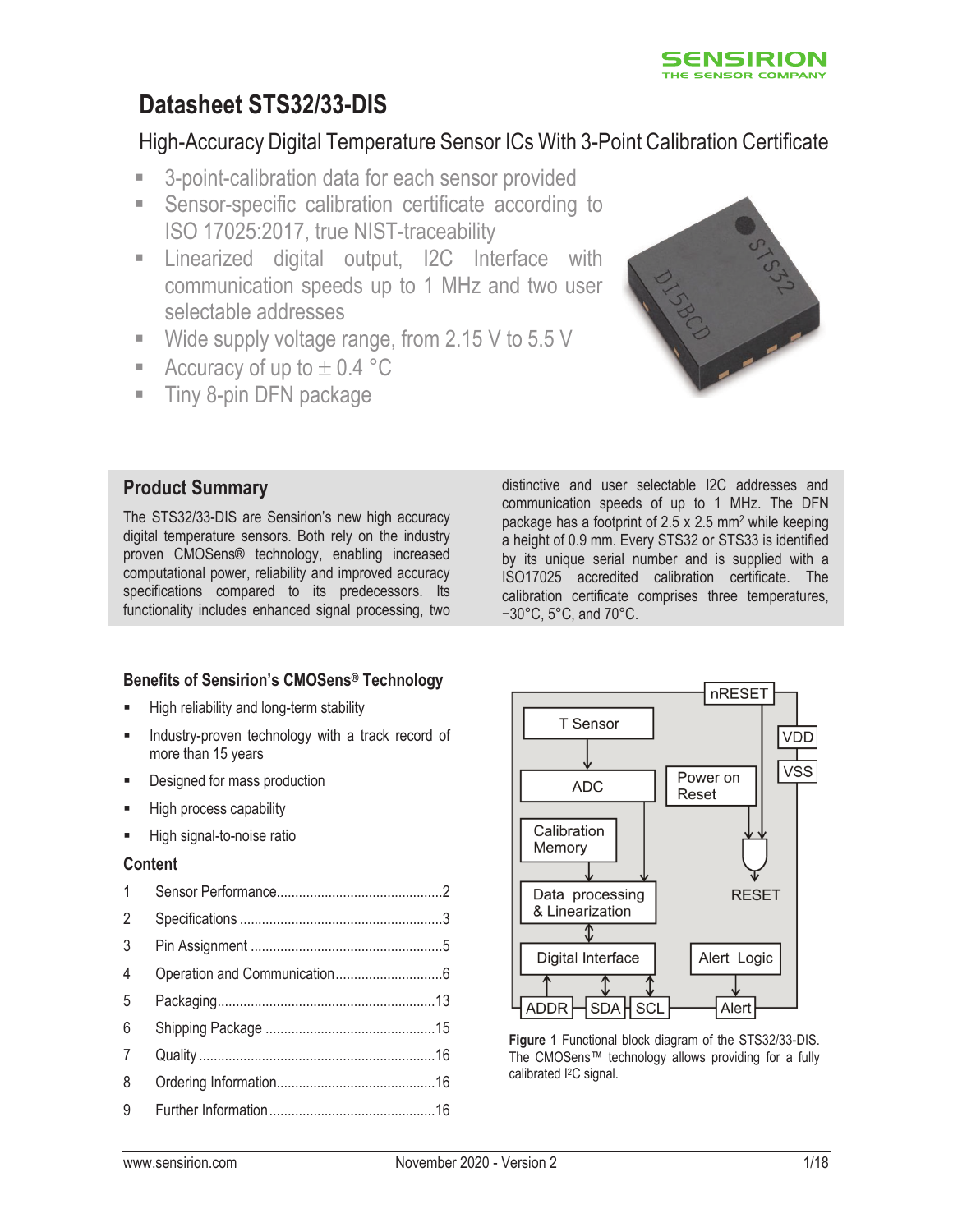### **1 Sensor Performance**

### **1.1 Temperature Sensor Performance**

| Parameter                  | Condition                              | Value            | <b>Units</b> |
|----------------------------|----------------------------------------|------------------|--------------|
| STS32 Accuracy tolerance   | max., $0^{\circ}$ C to $65^{\circ}$ C  | ±0.4             | °C           |
|                            | max. complete range                    | Figure 2 (left)  |              |
|                            | max. $-30^{\circ}$ C to $70^{\circ}$ C | ±0.48            | °C           |
| STS33 Accuracy tolerance   | max. complete range                    | Figure 2 (right) |              |
|                            | Low                                    | 0.15             | °C           |
| Repeatability <sup>1</sup> | Medium                                 | 0.08             | $^{\circ}C$  |
|                            | High                                   | 0.04             | $^{\circ}$ C |
| Resolution                 | Typ.                                   | 0.01             | $^{\circ}$ C |
| Specified Range            |                                        | -40 to 125       | $^{\circ}$ C |
| Response time <sup>2</sup> | T63%                                   | >2               | s            |
| Long Term Drift            | max                                    | < 0.01           | °C/yr        |

**Table 1.** Temperature sensor specification.





#### **1.2 3-point calibration data**

All STS32 and STS33 can be uniquely identified by their serial number (read out command see paragraph 4.11). For each sensor an individual 3-point calibration is performed, accredited to ISO/IEC 17025:2017. The accreditiation is performed and granted by the Swiss Accreditation Service (SAS), a public institution of the Swiss Government. The accreditation is documented on the SAS website under the name SCS 0158 can be downloaded from this link. The three calibration temperatures are *T*=−30°C, *T*=5°C, and *T*=70°C. Measurement uncertainties and decision rules according to the SAS are given in **Table 2**.

Metrological traceability of the calibration is in accordance to ch. 6.5 of ISO/IEC 17025:2017, identical to NIST traceability or traceability to other national metrology institutes, according to the CIPM Mutual Recognition Arrangement (CIPM MRA).

<sup>&</sup>lt;sup>1</sup> The stated repeatability is 3 times the standard deviation (3σ) of multiple consecutive measurements at the stated repeatability and at constant ambient conditions. It is a measure for the noise on the physical sensor output.

<sup>&</sup>lt;sup>2</sup> Temperature response times strongly depend on the type of heat exchange, the available sensor surface and the design environment of the sensor in the final application.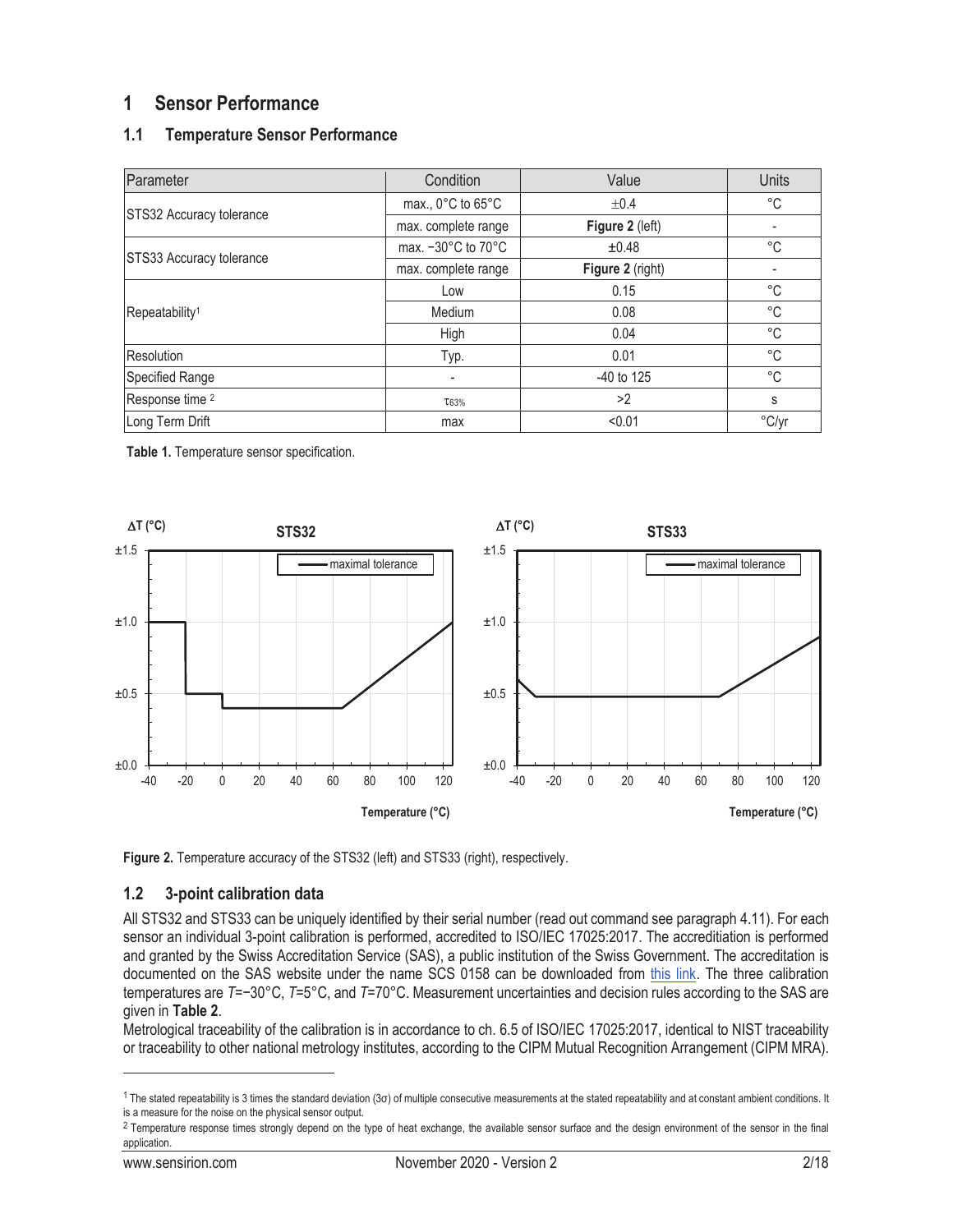Reel-wise calibration certificates and data for each STS32/33 can be downloaded from a server address given in the shipment documents. This allows for efficient processing by automated systems.

| Expanded measurement uncertainty $(k=2)^*$<br>Temperature |                   | Decision rule                    |  |  |
|-----------------------------------------------------------|-------------------|----------------------------------|--|--|
| $-30 °C$                                                  | $0.40\degree$ C   | Shared risk (JCGM 106:2010, 8.2) |  |  |
| $5^{\circ}$ C                                             | $0.20 \text{ °C}$ | Shared risk (JCGM 106:2010, 8.2) |  |  |
| 70 °C                                                     | 0.20 °C           | Shared risk (JCGM 106:2010, 8.2) |  |  |

**Table 2.** Measurement uncertainty and decision rule for the accredited calibration according to Swiss Accreditation Service (SAS). \*Measurement uncertainties represent a confidence level of 95% using a coverage factor of k=2.

### **2 Specifications**

### **2.1 Electrical Specifications**

| Parameter                                 | Symbol                                                           | Condition                                               | Min. | Typ.                | Max. | Units  | Comments                                                                                                                                                                                   |
|-------------------------------------------|------------------------------------------------------------------|---------------------------------------------------------|------|---------------------|------|--------|--------------------------------------------------------------------------------------------------------------------------------------------------------------------------------------------|
| Supply voltage                            | <b>V<sub>DD</sub></b>                                            |                                                         | 2.15 | 3.3                 | 5.5  | V      |                                                                                                                                                                                            |
| Power-up/down level                       | VPOR                                                             |                                                         | 1.8  | 2.1                 | 2.15 | $\vee$ |                                                                                                                                                                                            |
| Slew rate change of the<br>supply voltage | V <sub>DD</sub> , slew                                           |                                                         |      |                     | 20   | V/ms   | Voltage changes on the<br>VDD line between<br>V <sub>DD, min</sub> and V <sub>DD</sub> , max<br>should be slower than<br>the maximum slew rate;<br>faster slew rates may<br>lead to reset; |
|                                           |                                                                  | idle state<br>(single shot mode)<br>$T = 25^{\circ}C$   |      | 0.2                 | 2.0  |        | Current when sensor is<br>not performing a                                                                                                                                                 |
|                                           |                                                                  | idle state<br>(single shot mode)<br>$T = 125^{\circ}$ C |      |                     | 6.0  | μA     | measurement during<br>single shot mode                                                                                                                                                     |
| Supply current                            | idle state<br>(periodic data<br>$I_{DD}$<br>Measuring<br>Average | acquisition mode)                                       |      | 45                  |      | μA     | Current when sensor is<br>not performing a<br>measurement during<br>periodic data acquisition<br>mode                                                                                      |
|                                           |                                                                  |                                                         |      | 600                 | 1500 | μA     | Current consumption<br>while sensor is<br>measuring                                                                                                                                        |
|                                           |                                                                  |                                                         |      | 1.7                 |      | μA     | Current consumption<br>(operation with one<br>measurement per<br>second at lowest<br>repeatability, single shot<br>mode)                                                                   |
| Alert Output driving<br>strength          | $I_{OH}$                                                         |                                                         |      | 1.5xV <sub>DD</sub> |      | mA     | See also section 3.5                                                                                                                                                                       |
| Heater power                              | $P_{\text{Heater}}$                                              | Heater running                                          | 3.6  |                     | 33   | mW     | Depending on the<br>supply voltage                                                                                                                                                         |

**Table 3.** Electrical specifications, typical values are valid for *T*=25°C, min. & max. values for *T*=-40°C … 125°C.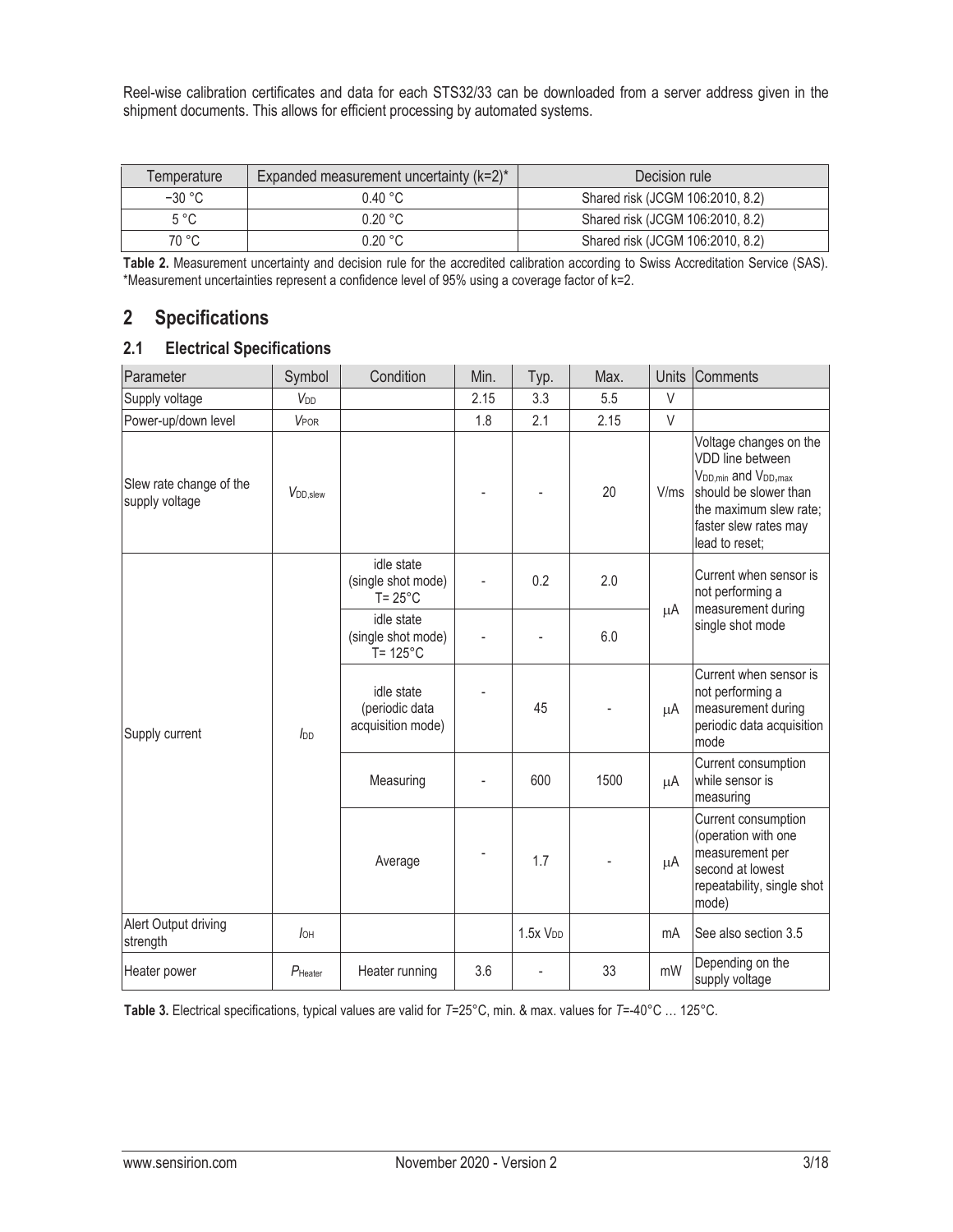| 2.2 |  |  |  | <b>Timing Specification for the Sensor System</b> |
|-----|--|--|--|---------------------------------------------------|
|-----|--|--|--|---------------------------------------------------|

| Parameter               | Symbol                | Conditions                                 | Min. | Typ. | Max. |           | Units Comments                                                                              |
|-------------------------|-----------------------|--------------------------------------------|------|------|------|-----------|---------------------------------------------------------------------------------------------|
| Power-up time           | teu                   | After hard reset,<br>$V_{DD} \geq V_{POR}$ |      | 0.5  | 1.5  | ms        | Time between V <sub>DD</sub> reaching<br>V <sub>POR</sub> and sensor entering idle<br>state |
| Soft reset time         | tsr                   | After soft reset.                          |      | 0.5  | 1.5  | ms        | Time between ACK of soft<br>reset command and sensor<br>entering idle state                 |
| Duration of reset pulse | <i><b>TRESETN</b></i> |                                            |      |      |      | <b>US</b> | See section 3.6                                                                             |
|                         | $t_{\text{MEAS,I}}$   | Low repeatability                          |      | 2.5  | 4.5  | ms        | The three repeatability modes                                                               |
| Measurement duration    | $t_{\text{MEAS,m}}$   | Medium repeatability                       |      | 4.5  | 6.5  | ms        | differ with respect to                                                                      |
|                         | <i>I</i> MEAS.h       | High repeatability                         |      | 12.5 | 15.5 | ms        | measurement duration, noise<br>level and energy consumption                                 |

Table 4. System timing specification, valid from -40 °C to 125 °C and *V*<sub>DD, min</sub> ... *V*<sub>DD, max</sub>.

#### **2.3 Absolute Minimum and Maximum Ratings**

Stress levels beyond those listed in Table 5 may cause permanent damage to the device or affect the reliability of the sensor. These are stress ratings only and functional operation of the device at these conditions is not guaranteed. Ratings are only tested each at a time.

| Parameter                                                                                      | Rating              | <b>Units</b> |
|------------------------------------------------------------------------------------------------|---------------------|--------------|
| Supply voltage V <sub>DD</sub>                                                                 | $-0.3$ to 6         |              |
| Max Voltage on pins (pin 1 (SDA); pin 2 (ADDR); pin 3 (ALERT); pin 4<br>(SCL); pin 6 (nRESET)) | $-0.3$ to $VDD+0.3$ |              |
| Input current on any pin                                                                       | ±100                | mA           |
| Operating temperature range                                                                    | $-40$ to 125        | °C           |
| Storage temperature range                                                                      | $-40$ to $150$      | °C.          |
| ESD HBM (human body model) <sup>3</sup>                                                        |                     | kV           |
| ESD CDM (charge device model) <sup>4</sup>                                                     | 750                 |              |

**Table 5.** Minimum and maximum ratings; values may only be applied for short time periods.

<sup>3</sup> According to ANSI/ESDA/JEDEC JS-001-2014; AEC-Q100-002.

<sup>4</sup> According to ANSI/ESD S5.3.1-2009; AEC-Q100-011.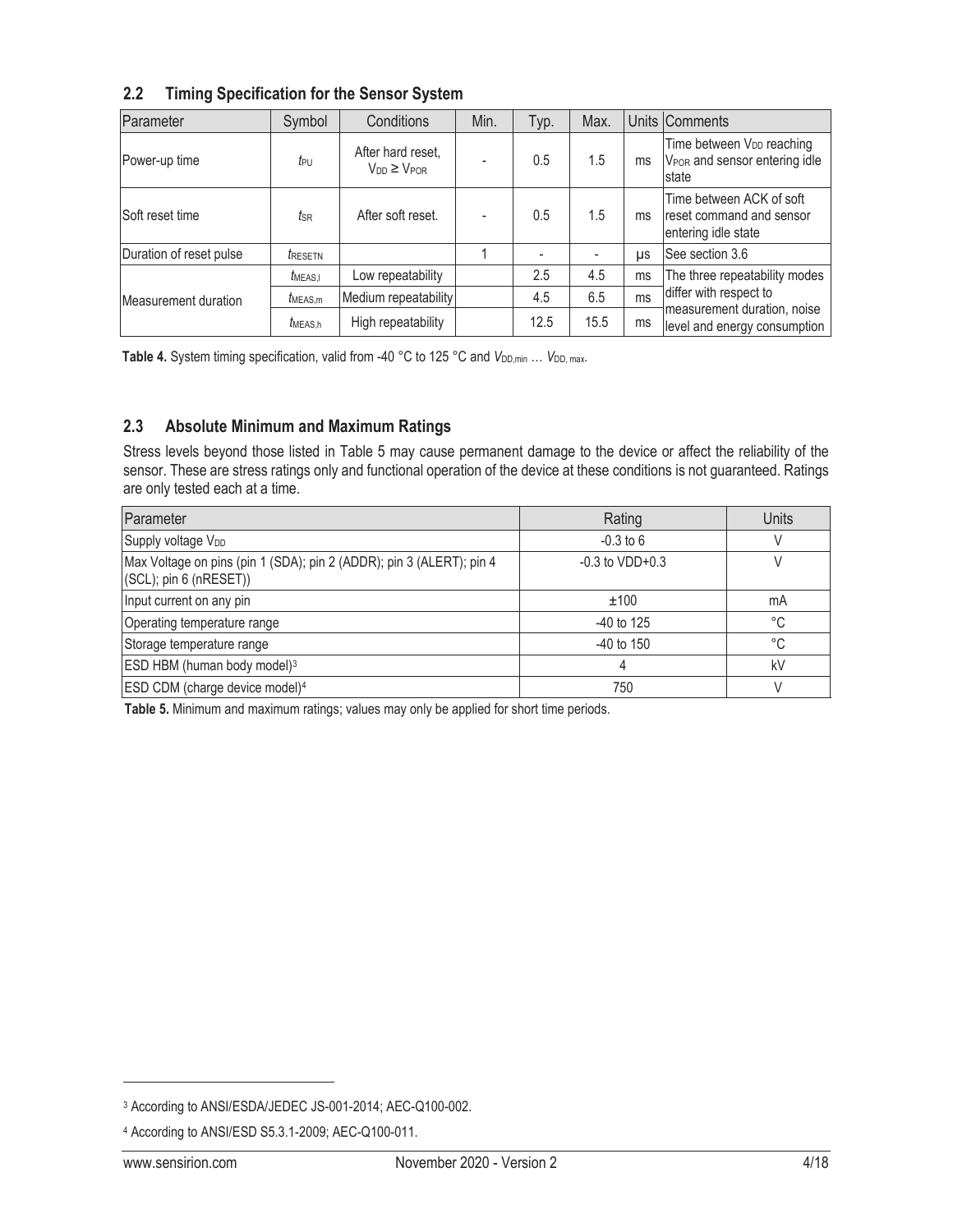## **3 Pin Assignment**

The STS32/33-DIS come in a tiny 8-pin DFN package – see Table 6**.**

| Pin                                                                                                | Name         | Comments                                                                                                                                                          |  |  |  |
|----------------------------------------------------------------------------------------------------|--------------|-------------------------------------------------------------------------------------------------------------------------------------------------------------------|--|--|--|
| 1                                                                                                  | SDA          | Serial data; input / output                                                                                                                                       |  |  |  |
| $\overline{2}$                                                                                     | <b>ADDR</b>  | Address pin; input; connect to either<br>logic high or low, do not leave<br>floating                                                                              |  |  |  |
| 3                                                                                                  | <b>ALERT</b> | Indicates alarm condition; output;<br>must be left floating if unused                                                                                             |  |  |  |
| 4                                                                                                  | SCL          | Serial clock; input / output                                                                                                                                      |  |  |  |
| 5                                                                                                  | VDD          | Supply voltage; input                                                                                                                                             |  |  |  |
| 6                                                                                                  | nRESET       | Reset pin active low; input; if not<br>used it is recommended to be left<br>floating; can be connected to VDD<br>with a series resistor of $R \ge 2$ k $\Omega$ . |  |  |  |
| 7                                                                                                  | R            | No electrical function; to be<br>connected to VSS                                                                                                                 |  |  |  |
| 8                                                                                                  | <b>VSS</b>   | Ground                                                                                                                                                            |  |  |  |
| ( 8 )<br>$\overline{7}$<br>$\overline{2}$<br>$\sqrt{6}$<br>$\overline{3}$ )<br>$\overline{4}$<br>5 |              |                                                                                                                                                                   |  |  |  |

**Table 6.** STS32/33-DIS pin assignment (transparent top view). Dashed lines are only visible if viewed from below. The die pad is internally connected to VSS.

#### **3.1 Power Pins (VDD, VSS)**

The electrical specifications of the STS32/33-DIS are shown in Table 3. The power supply pins must be decoupled with a 100 nF capacitor that shall be placed as close to the sensor as possible – see Figure 3 for a typical application circuit.

#### **3.2 Serial Clock and Serial Data (SCL, SDA)**

SCL is used to synchronize the communication between microcontroller and the sensor. The clock frequency can be freely chosen between 0 to 1000 kHz. Commands with clock stretching according to I2C Standard<sup>5</sup> are supported.

The SDA pin is used to transfer data to and from the sensor. Communication with frequencies up to 400 kHz must meet the I2C *Fast Mode*5 standard. Communication

frequencies up to 1 MHz are supported following the specifications given in **Table 20**.

Both SCL and SDA lines are open-drain I/Os with diodes to VDD and VSS. They should be connected to external pull-up resistors (please refer to Figure 3). A device on the I2C bus must only drive a line to ground. The external pull-up resistors (e.g.  $R_p = 10$  kΩ) are required to pull the signal high. For dimensioning resistor sizes please take bus capacity and communication frequency into account (see for example Section 7.1 of NXPs I2C Manual for more details<sup>5</sup>). It should be noted that pull-up resistors may be included in I/O circuits of microcontrollers. It is recommended to wire the sensor according to the application circuit as shown in Figure 3.



**Figure 3.** Typical application circuit. Please note that the positioning of the pins does not reflect the position on the real sensor. This is shown in Table 6.

#### **3.3 Die Pad (center pad)**

The die pad or center pad is visible from below and located in the center of the package. It is electrically connected to VSS. Hence electrical considerations do not impose constraints on the wiring of the die pad. However, due to mechanical reasons it is recommended to solder the center pad to the PCB. For more information on design-in, please refer to the document "SHTxx\_STSxx Design Guide".

#### **3.4 ADDR Pin**

Through the appropriate wiring of the ADDR pin the I2C address can be selected (see Table 7 for the respective addresses). The ADDR pin can either be connected to logic high or logic low. The address of the sensor can be changed dynamically during operation by switching the level on the ADDR pin. The only constraint is that the level has to stay constant starting from the I2C start condition until the communication is finished. This allows to connect more than two STS32/33-DIS onto the same

<sup>5</sup> http://www.nxp.com/documents/user\_manual/UM10204.pdf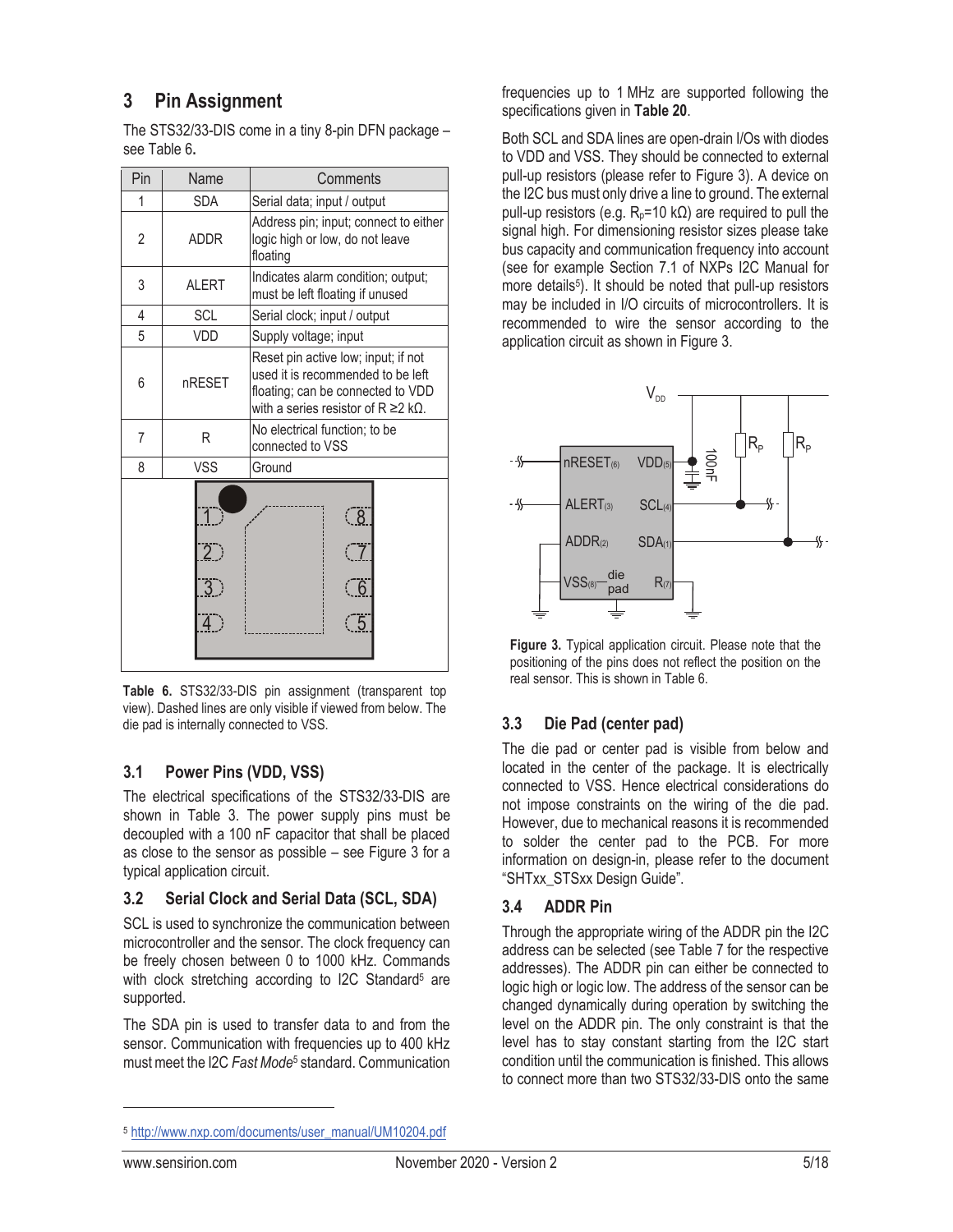bus. The dynamical switching requires individual ADDR lines to the sensors.

Please note that the I2C address is represented through the 7 MSBs of the I2C read or write header. The LSB switches between read or write header. The wiring for the default address is shown in Table 7 and Figure 3. The ADDR pin must not be left floating. Please note that only the 7 MSBs of the I2C Read/Write header constitute the I2C Address.

| <b>STS32/33-DIS</b> | I2C Address in Hex.<br>representation | Condition                                  |
|---------------------|---------------------------------------|--------------------------------------------|
| I2C address A       | 0x4A (default)                        | ADDR (pin 2)<br>connected to logic<br>low  |
| I2C address B       | 0x4B                                  | ADDR (pin 2)<br>connected to logic<br>hiah |

**Table 7.** I2C device addresses

### **3.5 ALERT Pin**

The alert pin may be used to connect to the interrupt pin of a microcontroller. The output of the pin depends on the value of the temperature reading relative to programmable limits. Its function is explained in a separate application note. If not used, this pin must be left floating. The pin switches high, when alert conditions are met. The maximum driving loads are listed in Table **3**. Be aware that self-heating might occur, depending on the amount of current that flows. Self-heating can be prevented if the Alert Pin is only used to switch a transistor.

#### **3.6 nRESET Pin**

The nReset pin may be used to generate a reset of the sensor. A minimum pulse duration of 1 μs is required to reliably trigger a reset of the sensor. Its function is explained in more detail in section 4. If not used it is recommended to leave the pin floating or to connect it to *VDD* with a series resistor of *R* ≥2 kΩ. However, the nRESET pin is internally connected to VDD with a pull up resistor of R = 50 kΩ (typ.).

### **4 Operation and Communication**

The STS32/33-DIS supports I2C fast mode (and frequencies up to 1000 kHz). Clock stretching can be enabled and disabled through the appropriate user command. For detailed information on the I2C protocol, refer to NXP I2C-bus specification6.

After sending a command to the sensor a minimal waiting time of 1ms is needed before another command can be received by the sensor.

All STS32/33-DIS commands and data are mapped to a 16-bit address space. Additionally, data and commands are protected with a CRC checksum. This increases communication reliability. The 16 bits commands to the sensor already include a 3 bit CRC checksum. Data sent from and received by the sensor is always succeeded by an 8 bit CRC.

In write direction it is mandatory to transmit the checksum, since the STS32/33-DIS only accepts data if it is followed by the correct checksum. In read direction it is left to the master to read and process the checksum.

#### **4.1 Power-Up and Communication Start**

The sensor starts powering-up after reaching the powerup threshold voltage V<sub>POR</sub> specified in Table 3. After reaching this threshold voltage the sensor needs the time *t*<sub>PU</sub> to enter idle state. Once the idle state is entered it is ready to receive commands from the master (microcontroller).

Each transmission sequence begins with a START condition (S) and ends with a STOP condition (P) as described in the I2C-bus specification. Whenever the sensor is powered up, but not performing a measurement or communicating, it automatically enters idle state for energy saving. This idle state cannot be controlled by the user.

#### **4.2 Starting a Measurement**

A measurement communication sequence consists of a START condition, the I2C write header (7-bit I2C device address plus 0 as the write bit) and a 16-bit measurement command. The proper reception of each byte is indicated by the sensor. It pulls the SDA pin low (ACK bit) after the falling edge of the 8th SCL clock to indicate the reception. A complete measurement cycle is depicted in Table 8.

With the acknowledgement of the measurement command, the STS32/33-DIS starts measuring the temperature.

#### **4.3 Measurement Commands for Single Shot Data Acquisition Mode**

In this mode one issued measurement command triggers the acquisition of a 16 bit temperature value. During transmission that value is always followed by a CRC checksum, see section 4.4.

In single shot mode different measurement commands can be selected. The 16 bit commands are shown in Table 8. They differ with respect to repeatability (low,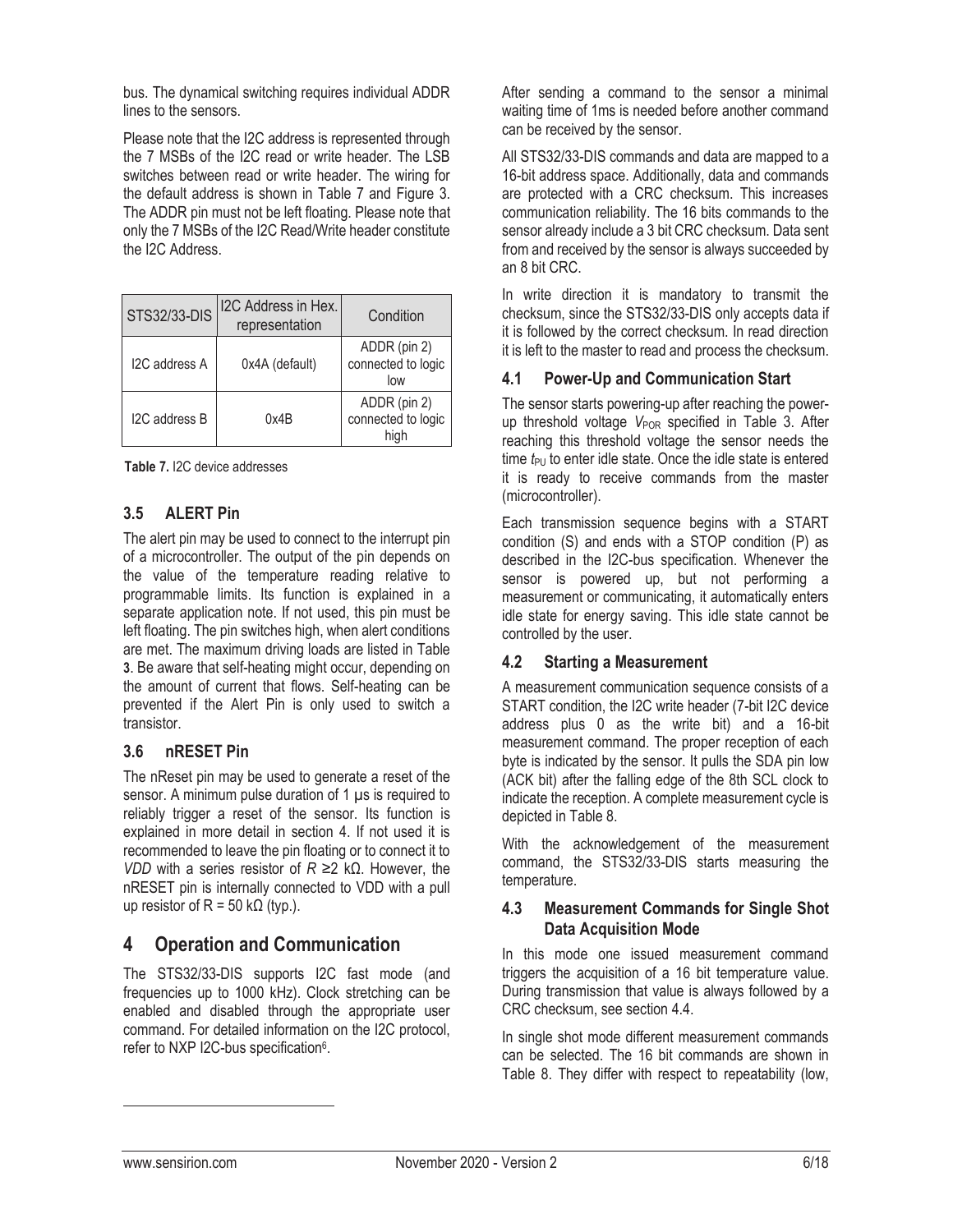medium and high) and clock stretching (enabled or disabled).

The repeatability setting influences the measurement duration and thus the overall energy consumption of the sensor. This is explained in section 2.2.



**Table 8.** Measurement commands in single shot mode. The first "SCL free" block indicates a minimal waiting time of 1ms (clear blocks are controlled by the microcontroller, grey blocks by the sensor).

#### **4.4 Readout of Measurement Results for Single Shot Mode**

After the sensor has completed the measurement, the master can read the measurement result by sending a START condition followed by an I2C read header. The sensor will acknowledge the reception of the read header and send two bytes of data (temperature) followed by a one-byte CRC checksum. Each byte must be acknowledged by the microcontroller with an ACK condition for the sensor to continue sending data. If the sensor does not receive an ACK from the master after any byte of data, it will not continue sending data.

After having received the checksum for the temperature value a NACK and stop condition should be sent (see Table 8).

The I2C master can abort the read transfer with a NACK condition after any data byte if it is not interested in the CRC.

#### **No Clock Stretching**

When a command without clock stretching has been issued, the sensor responds to a read header with a not acknowledge (NACK), if no data is present.

#### **Clock Stretching**

When a command with clock stretching has been issued, the sensor responds to a read header with an ACK and subsequently pulls down the SCL line. The SCL line is pulled down until the measurement is complete. As soon as the measurement is complete, the sensor releases the SCL line and sends the measurement results.

#### **4.5 Measurement Commands for Periodic Data Acquisition Mode**

In this mode one issued measurement command yields a stream of 16 bit temperature values.

In periodic mode different measurement commands can be selected. The corresponding 16 bit commands are shown in Table 9. They differ with respect to repeatability (low, medium and high) and data acquisition frequency (0.5, 1, 2, 4 & 10 measurements per second, mps). Clock stretching cannot be selected in this mode.

The data acquisition frequency and the repeatability setting influence the measurement duration and the current consumption of the sensor. This is explained in section 2.2 of this datasheet.

If a measurement command is issued, while the sensor is busy with a measurement (measurement durations see Table 4), it is recommended to issue a break command first (see section 4.7). Upon reception of the break command the sensor will abort the ongoing measurement and enter the single shot mode.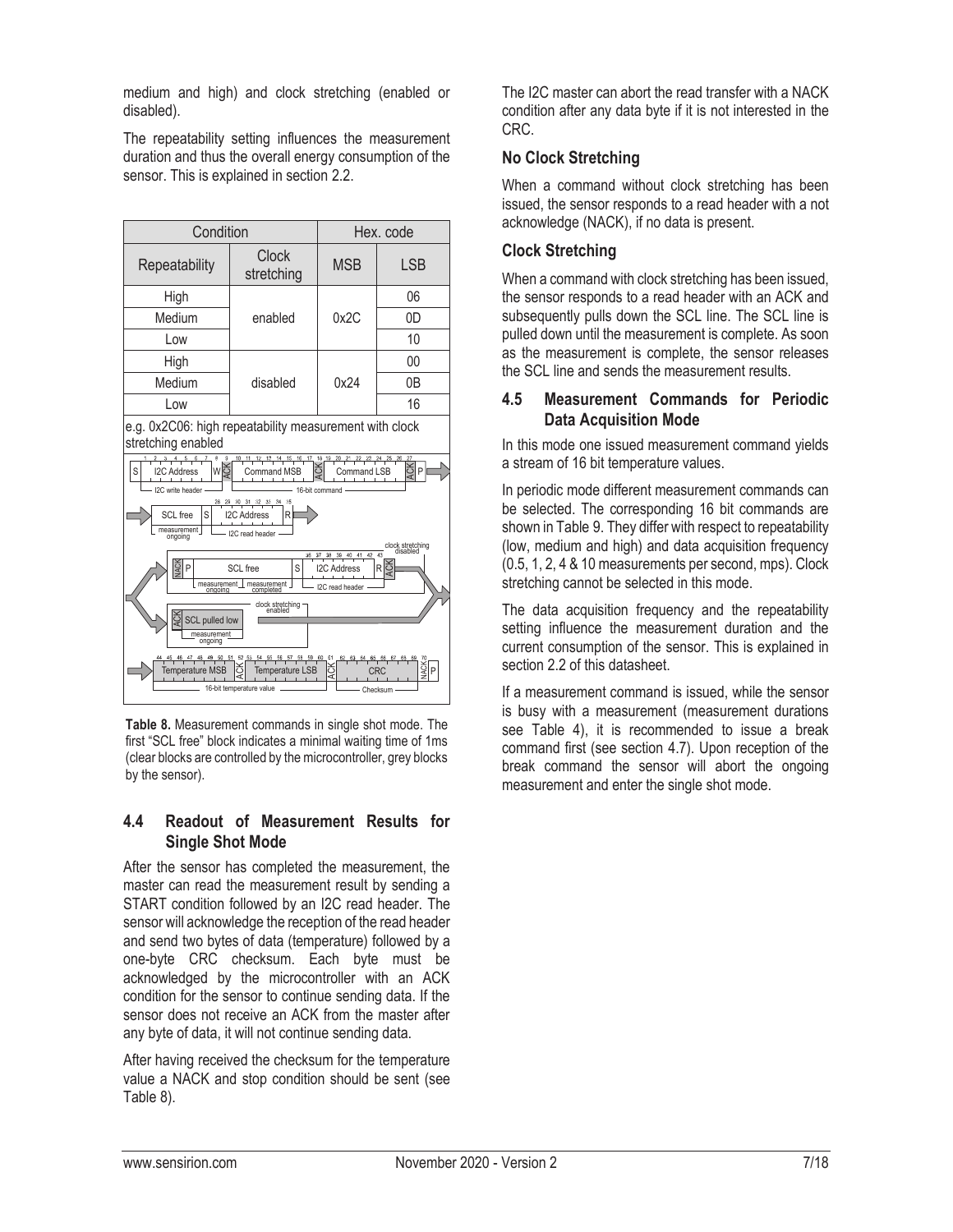| Condition                                                                                                                                                                                                                                                                                                                  | Hex. code |            |     |  |
|----------------------------------------------------------------------------------------------------------------------------------------------------------------------------------------------------------------------------------------------------------------------------------------------------------------------------|-----------|------------|-----|--|
| Repeatability                                                                                                                                                                                                                                                                                                              | mps       | <b>MSB</b> | LSB |  |
| High                                                                                                                                                                                                                                                                                                                       |           |            | 32  |  |
| Medium                                                                                                                                                                                                                                                                                                                     | 0.5       | 0x20       | 24  |  |
| Low                                                                                                                                                                                                                                                                                                                        |           |            | 2F  |  |
| High                                                                                                                                                                                                                                                                                                                       |           |            | 30  |  |
| Medium                                                                                                                                                                                                                                                                                                                     |           | 0x21       | 26  |  |
| Low                                                                                                                                                                                                                                                                                                                        |           |            | 2D  |  |
| High                                                                                                                                                                                                                                                                                                                       |           |            | 36  |  |
| Medium                                                                                                                                                                                                                                                                                                                     | 2         | 0x22       | 20  |  |
| Low                                                                                                                                                                                                                                                                                                                        |           |            | 2B  |  |
| High                                                                                                                                                                                                                                                                                                                       |           |            | 34  |  |
| Medium                                                                                                                                                                                                                                                                                                                     | 4         | 0x23       | 22  |  |
| Low                                                                                                                                                                                                                                                                                                                        |           |            | 29  |  |
| High                                                                                                                                                                                                                                                                                                                       |           |            | 37  |  |
| Medium                                                                                                                                                                                                                                                                                                                     | 10        | 0x27       | 21  |  |
| Low                                                                                                                                                                                                                                                                                                                        |           |            | 2A  |  |
| e.g. 0x2130: one high repeatability measurement per<br>second (mps)                                                                                                                                                                                                                                                        |           |            |     |  |
| $\overline{2}$<br>3<br>6<br>$\overline{I}$<br>8<br>9<br>$\overline{2}$<br>8<br>9<br>1<br>5<br>7<br>10<br>11<br>16 17<br>18<br>1<br>5<br>3<br>4<br>6<br>12<br>13<br>15<br>14<br><b>ACK</b><br><b>ACK</b><br>WŘ<br>S<br><b>Command MSB</b><br><b>I2C Address</b><br><b>Command LSB</b><br>I2C write header<br>16-bit command |           |            |     |  |

**Table 9.** Measurement commands for periodic data acquisition mode (clear blocks are controlled by the microcontroller, grey blocks by the sensor). N.B.: At the highest mps setting self-heating of the sensor might occur.

#### **4.6 Readout of Measurement Results for Periodic Mode**

Transmission of the measurement data can be initiated through the fetch data command shown in Table 10. If no measurement data is present the I2C read header is responded with a NACK (Bit 9 in Table 10) and the communication stops. After the read-out command fetch data has been issued, the data memory is cleared, i.e. no measurement data is present.



**Table 10.** Fetch Data command (clear blocks are controlled by the microcontroller, grey blocks by the sensor)

### **4.7 Break command / Stop Periodic Data Acquisition Mode**

The periodic data acquisition mode can be stopped using the break command shown in Table **11**. It is recommended to stop the periodic data acquisition prior to sending another command (except Fetch Data command) using the break command. Upon reception of the break command the sensor will abort the ongoing measurement and enter the single shot mode. This takes 1 ms.

| Command                                                                                                                   | <b>Hex Code</b>                               |
|---------------------------------------------------------------------------------------------------------------------------|-----------------------------------------------|
| <b>Break</b>                                                                                                              | 0x3093                                        |
| 1 2 3 4 5 6 7 8 9 1 2 3 4 5 6 7 8 9 10 11 12 13 14 15 16 17 18<br><b>I2C Address</b><br>$\mathbf C$<br>-I2C write header- | Command MSB S Command LSB<br>-16-bit command- |

**Table 11.** Break command (clear blocks are controlled by the microcontroller, grey blocks by the sensor).

#### **4.8 Reset**

A system reset of the STS32/33-DIS can be generated externally by issuing a command (soft reset) or by sending a pulse to the dedicated reset pin (nReset pin). Additionally, a system reset is generated internally during power-up. During the reset procedure the sensor will not process commands.

In order to achieve a full reset of the sensor without removing the power supply, it is recommended to use the nRESET pin of the STS32/33-DIS.

#### **Interface Reset**

If communication with the device is lost, the following signal sequence will reset the serial interface: While leaving SDA high, toggle SCL nine or more times. This must be followed by a Transmission Start sequence preceding the next command. This sequence resets the interface only. The status register preserves its content.

#### **Soft Reset / Re-Initialization**

The STS32/33-DIS provides a soft reset mechanism that forces the system into a well-defined state without removing the power supply. When the system is in idle state the soft reset command can be sent to the STS32/33-DIS. This triggers the sensor to reset its system controller and reloads calibration data from the memory. In order to start the soft reset procedure the command as shown in Table 12 should be sent.

It is worth noting that the sensor reloads calibration data prior to every measurement by default.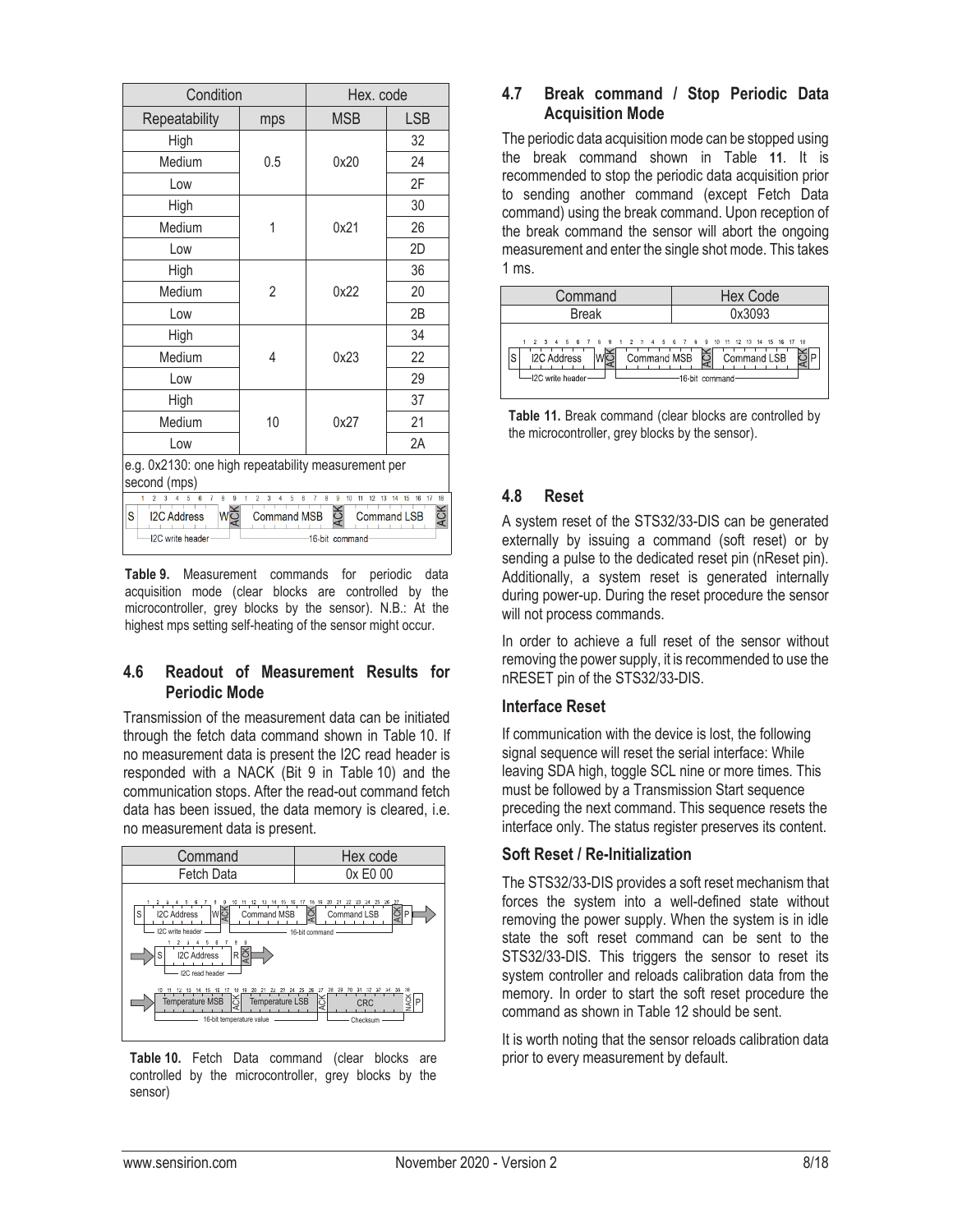

**Table 12.** Soft reset command (clear blocks are controlled by the microcontroller, grey blocks by the sensor)

### **Reset through General Call**

Additionally, a reset of the sensor can also be generated using the "general call" mode according to I2C-bus specification<sup>6</sup>. This generates a reset which is functionally identical to using the nReset pin. It is important to understand that a reset generated in this way is not device specific. All devices on the same I2C bus that support the general call mode will perform a reset. Additionally, this command only works when the sensor can process I2C commands. The appropriate command consists of two bytes and is shown in Table **13**.

| Command                                                                                           | Code                                                                                                        |
|---------------------------------------------------------------------------------------------------|-------------------------------------------------------------------------------------------------------------|
| Address byte                                                                                      | 0x00                                                                                                        |
| Second byte                                                                                       | 0x06                                                                                                        |
| Reset command using the<br>general call address                                                   | 0x0006                                                                                                      |
| 5<br>$\overline{R}$<br>ĥ<br><b>General Call Address</b><br>S<br>General Call 1 <sup>st</sup> byte | 9<br>5<br>- 6<br>$\mathbf{R}$<br>9<br>Δ<br>ACK<br><b>Reset Command</b><br>General Call 2 <sup>nd</sup> byte |

**Table 13.** Reset through the general call address (clear blocks are controlled by the microcontroller, grey blocks by the sensor).

#### **Reset through the nReset Pin**

Pulling the nReset pin low (see Table 6) generates a reset similar to a hard reset. The nReset pin is internally connected to VDD through a pull-up resistor and hence active low. The nReset pin has to be pulled low for a minimum of 1 μs to generate a reset of the sensor.

#### **Hard Reset**

A hard reset is achieved by switching the supply voltage to the VDD Pin off and then on again. In order to prevent powering the sensor over the ESD diodes, the voltage to pins 1 (SDA), 4 (SCL) and 2 (ADDR) also needs to be removed.

#### **4.9 Heater**

The STS32/33 is equipped with an internal heater, which is meant for plausibility checking only. The temperature increase achieved by the heater depends on various parameters and lies in the range of a few degrees centigrade. It can be switched on and off by command, see table below. The status is listed in the status register. After a reset the heater is disabled (default condition).

| Command                                                                                                | Hex Code                            |                         |  |  |
|--------------------------------------------------------------------------------------------------------|-------------------------------------|-------------------------|--|--|
|                                                                                                        | <b>MSB</b>                          | .SB                     |  |  |
| <b>Heater Enable</b>                                                                                   | 0x30                                | 6D                      |  |  |
| <b>Heater Disabled</b>                                                                                 |                                     | 66                      |  |  |
| 2 3 4 5 6 7 8 9 1 2 3 4 5 6 7 8 9 10 11 12 13 14 15 16<br><b>I2C Address</b><br>S<br>-I2C write header | Command MSB<br>히<br>-16-bit command | 18<br>17<br>Command LSB |  |  |

**Table 14.** Heater command (clear blocks are controlled by the microcontroller, grey blocks by the sensor)

#### **4.10 Status Register**

The status register contains information on the operational status of the heater, the alert mode and on the execution status of the last command and the last write sequence. The command to read out the status register is shown in Table 15 whereas a description of the content can be found in Table 18.



**Table 15.** Command to read out the status register (clear blocks are controlled by the microcontroller, grey blocks by the sensor)

#### **Clear Status Register**

All flags (Bit 15, 10, 4) in the status register can be cleared (set to zero) by sending the command shown in Table 16.

| Command                                                                                                                   | Hex Code                        |  |  |
|---------------------------------------------------------------------------------------------------------------------------|---------------------------------|--|--|
| Clear status register                                                                                                     | 0x3041                          |  |  |
| 1 2 3 4 5 6 7 8 9 1 2 3 4 5 6 7 8 9 10 11 12 13 14 15 16 17 18<br>Command MSB<br><b>I2C Address</b><br>-I2C write header- | Command LSB<br>-16-hit command- |  |  |

Table 16. Command to clear the status register (clear blocks are controlled by the microcontroller, grey blocks by the sensor)

#### **4.11 Serial Number**

The Serial number allows for an unambiguous identification of each individual device, it is stored in the one-time programmable (OTP) memory of the chip.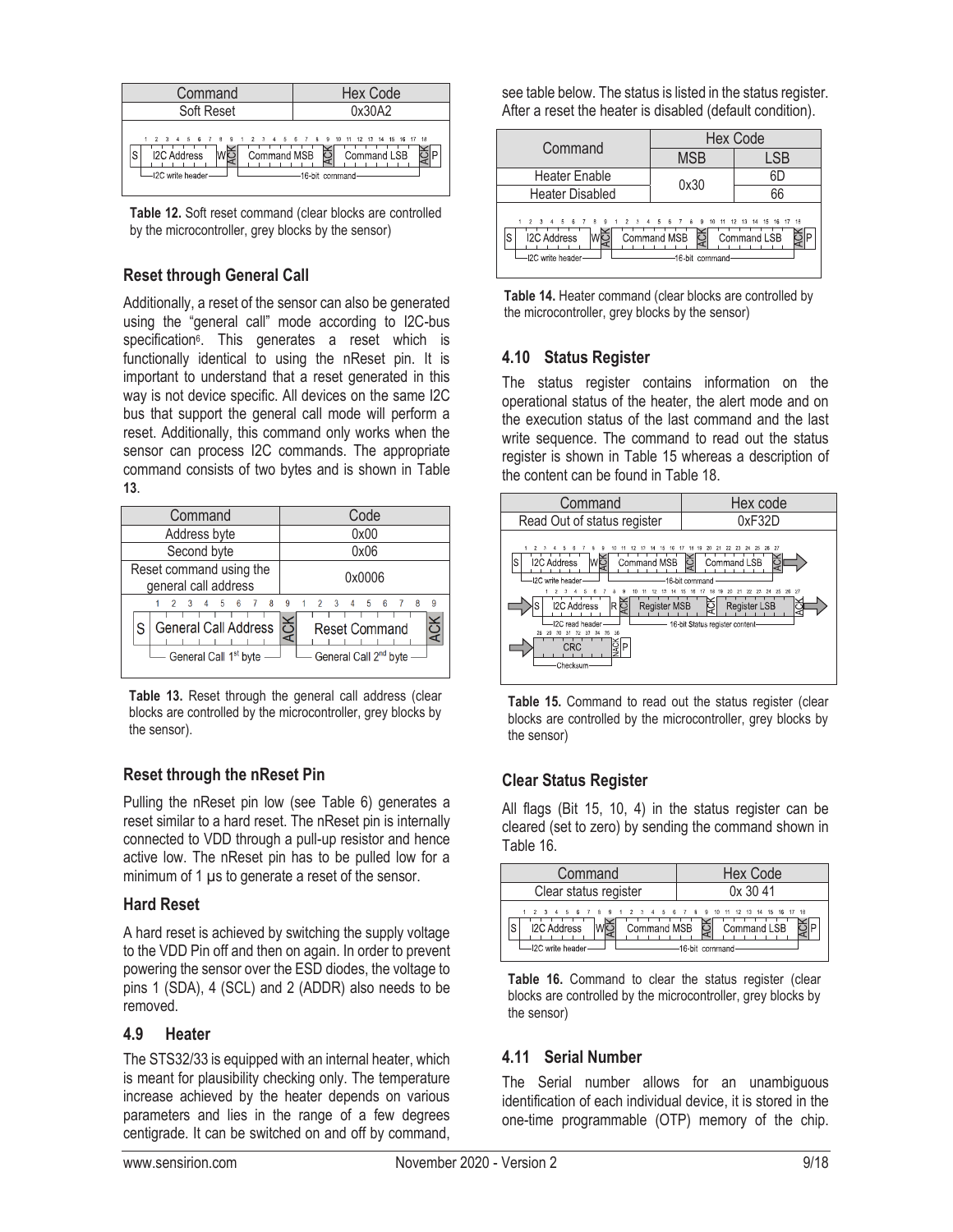**Table 17** shows the command structure to read the serial number.

After issuing the measurement command and sending the ACK bit the sensor needs the time  $t_{\text{IDE}} = 1 \text{ms}$  to respond to the I2C read header with an ACK bit. Hence it is recommended to wait  $t_{\text{IDE}}$  = 1ms before issuing the read header. The Get Serial Number command returns 2 words, every word is followed by a CRC Checksum. Together the 2 words (SNB\_3 to SNB\_0 in **Table 17**, SNB\_0 is the LSB, whereas SNB\_3 is the MSB) constitute a unique serial number with a length of 32 bit. This serial number can be used to individually identify each sensor.

| Command                                                                                                                                                                | <b>Hex Code</b>                                                                                             |
|------------------------------------------------------------------------------------------------------------------------------------------------------------------------|-------------------------------------------------------------------------------------------------------------|
| <b>Get Serial Number</b>                                                                                                                                               | 0x 37 80                                                                                                    |
|                                                                                                                                                                        | 0x 36 82                                                                                                    |
| 15 16 17<br>12<br>13<br>10<br>-14<br>S<br>ă<br>I2C Address<br><b>Command MSB</b><br>WC<br>I2C write header<br>3<br>,<br>¢<br>Rğ<br>S<br>I2C Address<br>I2C read header | 24 25 26 27<br>18 19<br>20<br>21<br>- 22<br>-23<br>ပ္စ<br>Command LSB<br>$t_{\text{IDE}}$<br>16-bit command |
| ğ<br>SNB <sub>3</sub><br>SNB <sub>2</sub><br>Serial Number Word 1                                                                                                      | 36<br>ပ<br>CRC<br>ă<br>Checksum                                                                             |
| 37<br>š<br>SNB 0<br>SNB 1<br>Serial Number Word 2                                                                                                                      | 63<br>ğ∣⊳<br>à<br>CRC<br>Checksum                                                                           |

**Table 17.** Command to read out the Serial Number (clear blocks are controlled by the microcontroller, grey blocks by the sensor)

| Bit            | <b>Field description</b>                                                                                                                                             | <b>Default</b>                              |
|----------------|----------------------------------------------------------------------------------------------------------------------------------------------------------------------|---------------------------------------------|
|                |                                                                                                                                                                      | value                                       |
| 15             | Alert pending status                                                                                                                                                 | 4'                                          |
|                | '0': no pending alerts                                                                                                                                               |                                             |
|                | '1': at least one pending alert                                                                                                                                      |                                             |
| 14             | Reserved                                                                                                                                                             | ʹΟ'                                         |
| 13             | Heater status                                                                                                                                                        |                                             |
|                | '0': Heater OFF                                                                                                                                                      |                                             |
|                | '1': Heater ON                                                                                                                                                       |                                             |
| 12:11          | Reserved                                                                                                                                                             | 00'                                         |
| 10             | T tracking alert                                                                                                                                                     | $\overline{0}$                              |
|                | $0$ ': no alert                                                                                                                                                      |                                             |
|                | '1' . alert                                                                                                                                                          |                                             |
| 9:5            | Reserved                                                                                                                                                             | 'xxxxx'                                     |
| 4              | System reset detected                                                                                                                                                | '1'                                         |
|                | '0': no reset detected since last<br>'clear status register' command                                                                                                 |                                             |
|                | '1': reset detected (hard reset, soft<br>reset command or supply fail)                                                                                               |                                             |
| 3:2            | Reserved                                                                                                                                                             | '00'                                        |
| $\overline{1}$ | Command status<br>'0': last command executed<br>successfully<br>'1': last command not processed. It<br>was either invalid, failed the integrated<br>command checksum | $^{\circ}$ () <sup><math>\circ</math></sup> |
| $\Omega$       | Write data checksum status<br>'0': checksum of last write transfer was<br>correct<br>'1': checksum of last write transfer<br>failed                                  | $^{\circ}$ () <sup><math>\circ</math></sup> |

**Table 18.** Description of the status register.

#### **4.12 Checksum Calculation**

The 8-bit CRC checksum transmitted after each data word is generated by a CRC algorithm. Its properties are displayed in Table 19. The CRC covers the contents of the two previously transmitted data bytes. To calculate the checksum only these two previously transmitted data bytes are used.

| Property         | Value                     |
|------------------|---------------------------|
| Name             | CRC-8                     |
| Width            | 8 bit                     |
| Protected data   | read and/or write data    |
| Polynomial       | $0x31 (x8 + x5 + x4 + 1)$ |
| Initialization   | 0xFF                      |
| Reflect input    | False                     |
| Reflect output   | False                     |
| <b>Final XOR</b> | 0x00                      |
| Examples         | $CRC$ (0xBEEF) = $0x92$   |

**Table 19.** I2C CRC properties.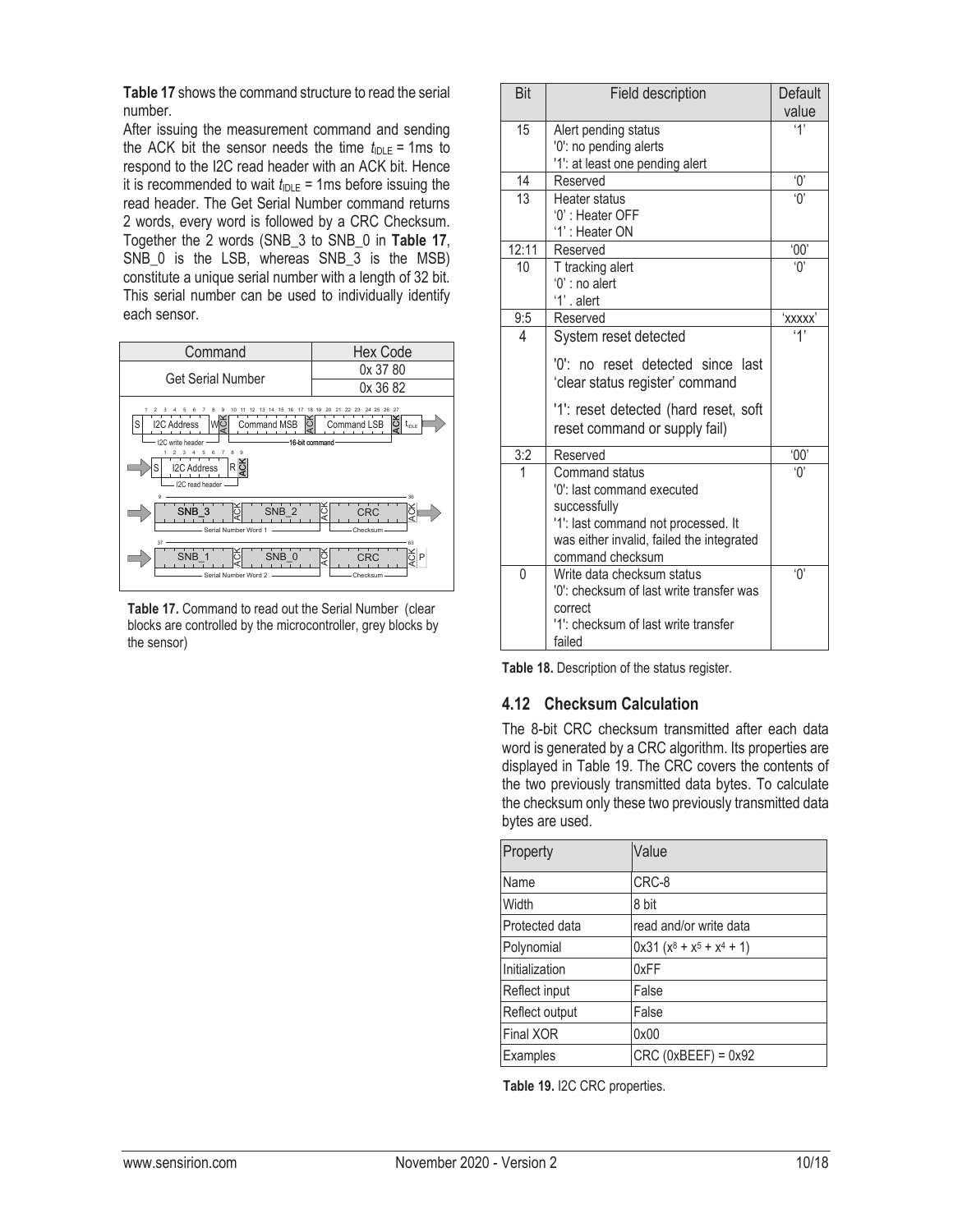#### **4.13 Conversion of Signal Output**

Measurement data is always transferred as 16-bit values (unsigned integer). These values are already linearized and compensated for supply voltage effects. Converting those raw values into a physical scale can be achieved using the following formulas.

Temperature conversion formula (result in °C & °F):

$$
T\left[ {}^{\circ}C \right] = -45 + 175 \cdot \frac{S_{T}}{2^{16} - 1}
$$

$$
T\left[ {}^{\circ}F \right] = -49 + 315 \cdot \frac{S_{T}}{2^{16} - 1}
$$

*S*T denotes the raw sensor output for temperature. The formulas work only correctly when  $S_T$  is used in decimal representation.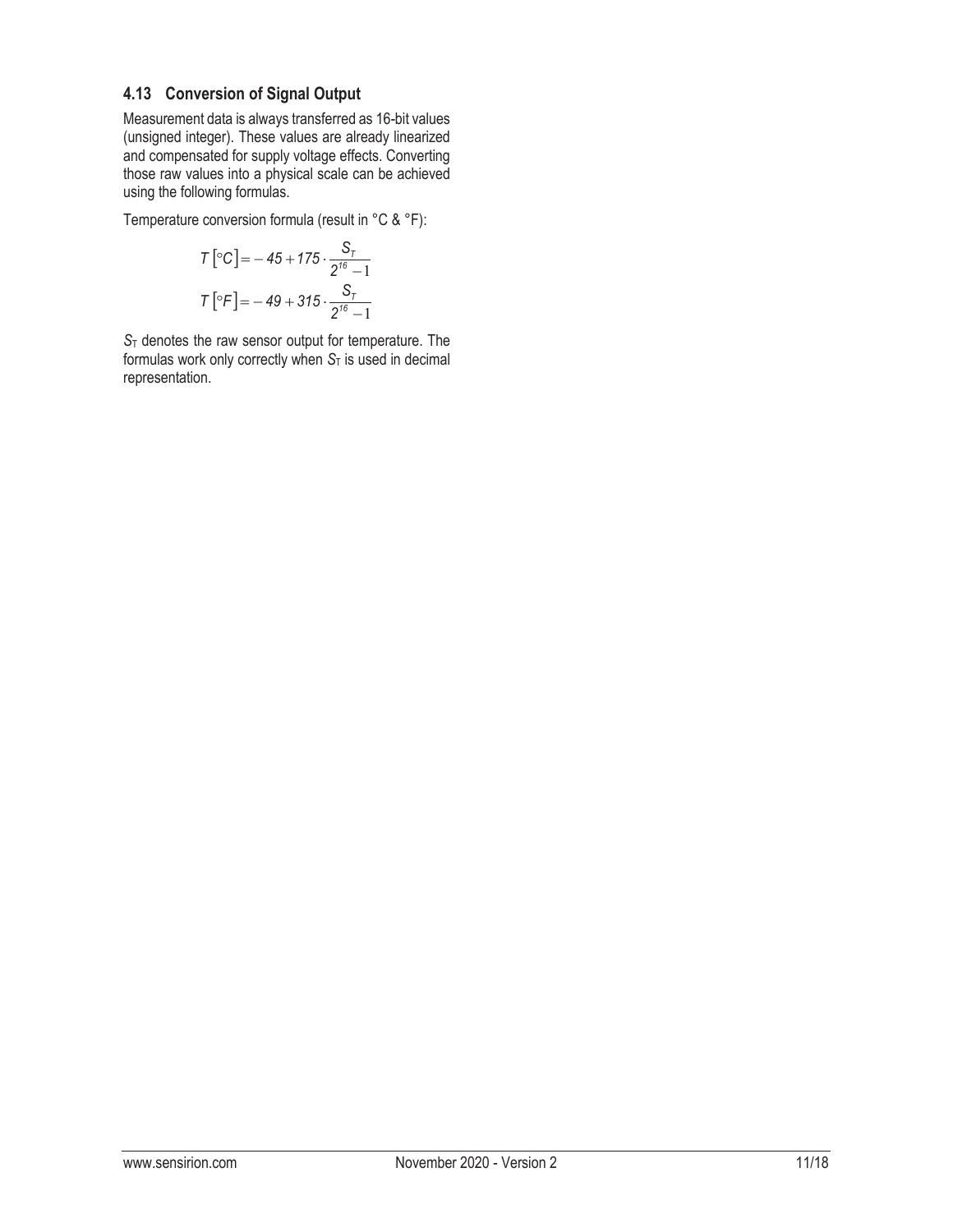#### **4.14 Communication Timing**

| Parameter                                            | Symbol                  | Conditions                                               | Min.                     | Typ.                     | Max.                     | <b>Units</b> | Comments          |
|------------------------------------------------------|-------------------------|----------------------------------------------------------|--------------------------|--------------------------|--------------------------|--------------|-------------------|
| SCL clock frequency                                  | $f_{\rm SCL}$           |                                                          | $\mathbf{0}$             | -                        | 1000                     | kHz          |                   |
| Hold time (repeated) START<br>condition              | $t_{HD:STA}$            | After this period, the first<br>clock pulse is generated | 0.24                     |                          |                          | μs           |                   |
| LOW period of the SCL<br>clock                       | tLow                    |                                                          | 0.53                     | -                        |                          | μs           |                   |
| HIGH period of the SCL<br>clock                      | $t_{\rm HIGH}$          |                                                          | 0.26                     | -                        |                          | μs           |                   |
| SDA hold time                                        |                         |                                                          | 0                        | $\overline{\phantom{0}}$ | 250                      | ns           | Transmitting data |
|                                                      | $t_{HD:DAT}$            |                                                          | $\mathbf{0}$             | -                        | $\overline{\phantom{a}}$ | ns           | Receiving data    |
| SDA set-up time                                      | $t$ su:Dat              |                                                          | 100                      | $\overline{\phantom{0}}$ | ٠                        | ns           |                   |
| SCL/SDA rise time                                    | $t_{\mathsf{R}}$        |                                                          | ٠                        | -                        | 300                      | ns           |                   |
| SCL/SDA fall time                                    | $t_{\mathsf{F}}$        |                                                          | ٠                        | -                        | 300                      | ns           |                   |
| SDA valid time                                       | $t$ <sub>VD</sub> ; DAT |                                                          | ٠                        | $\overline{\phantom{0}}$ | 0.9                      | μs           |                   |
| Set-up time for a repeated<br><b>START</b> condition | tsu:sta                 |                                                          | 0.26                     | -                        |                          | μs           |                   |
| Set-up time for STOP<br>condition                    | $t$ su;sto              |                                                          | 0.26                     | -                        |                          | μs           |                   |
| Capacitive load on bus line                          | СB                      |                                                          | $\overline{\phantom{a}}$ | $\overline{\phantom{0}}$ | 400                      | pF           |                   |
| Low level input voltage                              | VIL                     |                                                          | 0                        | $\overline{\phantom{a}}$ | 0.3xV <sub>DD</sub>      | V            |                   |
| High level input voltage                             | V <sub>IH</sub>         |                                                          | 0.7xV <sub>DD</sub>      | $\overline{\phantom{a}}$ | 1xV <sub>DD</sub>        | V            |                   |
| Low level output voltage                             | VOL                     | 3 mA sink current                                        |                          | -                        | 0.4                      | $\vee$       |                   |

Table 20. Timing specifications for I2C communication, valid for  $T = -40^{\circ}$ C ... 125°C and *V*<sub>DD,min</sub> ... *V*<sub>DD, max</sub>. The nomenclature above is according to the I2C specification (UM10204, Rev. 6, April 4, 2014).



**Figure 4.** Timing diagram for digital input/output pads. SDA directions are seen from the sensor. Bold SDA lines are controlled by the sensor, plain SDA lines are controlled by the micro-controller. Note that SDA valid read time is triggered by falling edge of preceding toggle.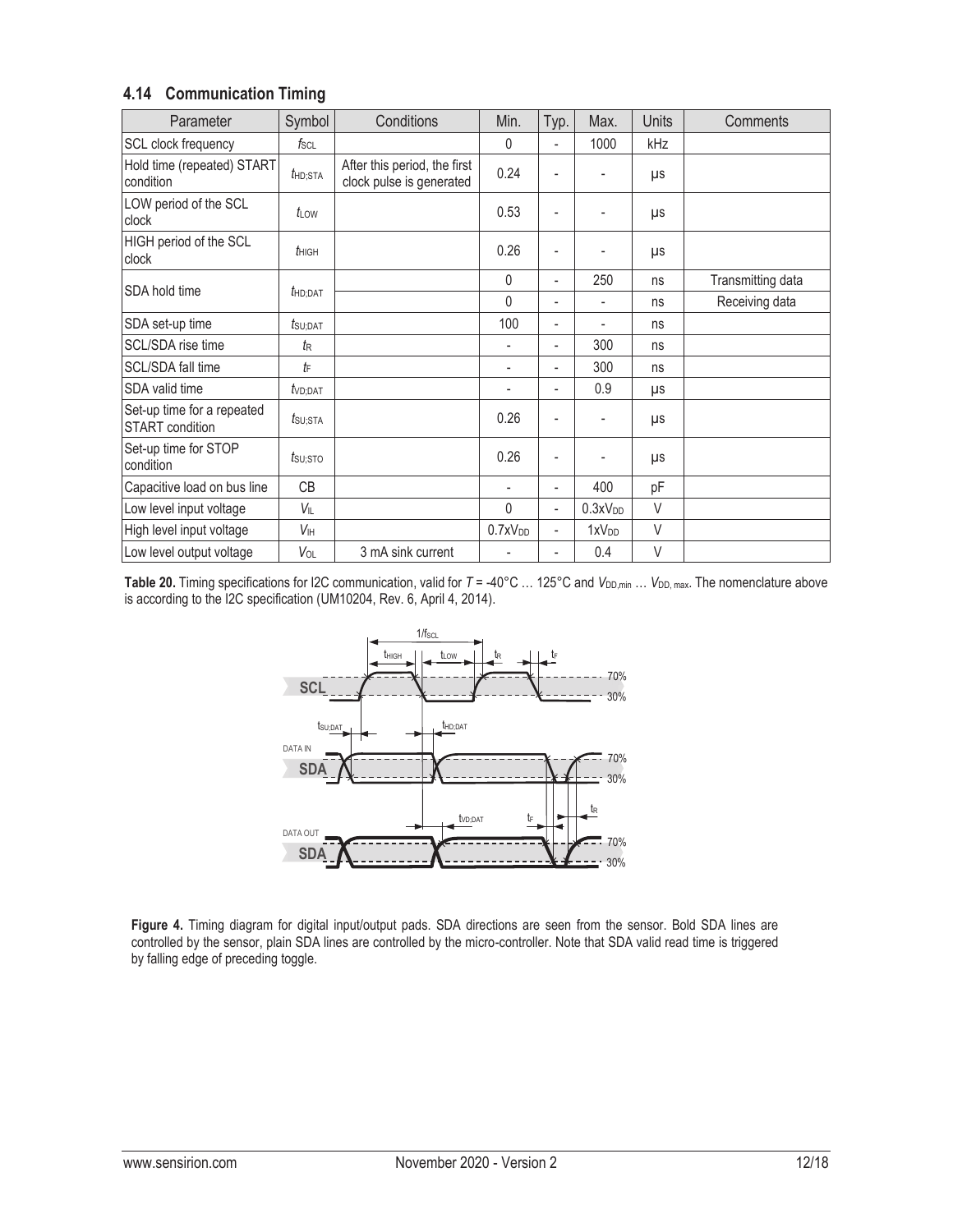## **5 Packaging**

STS32/33-DIS sensors are provided in a *dual flat no leads* (DFN) package.

The sensor chip is made of silicon and is mounted to a lead frame. The latter is made of Cu plated with Ni/Pd/Au. Chip and lead frame are overmolded by an epoxy-based mold compound leaving the central die pad and I/O pins exposed for mechanical and electrical connection. Please note that the side walls of the sensor are diced and therefore these diced lead frame surfaces are not covered with the respective plating.

The package follows JEDEC publication 95, design registration 4.20, small scale plastic quad and dual inline, square and rectangular, No-LEAD packages (with optional thermal enhancements) small scale (QFN/SON), Issue D.01, September 2009.

STS32/33-DIS has a Moisture Sensitivity Level (MSL) of 1, according to IPC/JEDEC J-STD-020. At the same time, it is recommended to further process the sensors within 1 year after date of delivery.

#### **5.1 Traceability**

All STS32/33-DIS sensors are laser marked for easy identification and traceability. The marking on the sensor top side consists of a pin-1 indicator and two lines of text. The top line carries the product name.

The bottom line consists of 6 letters. The first two digits XY (=DI) describe the output mode. The third letter (A) represents the manufacturing year  $(4 = 2014, 5 = 2015,$ etc). The last three digits (BCD) represent an alphanumeric tracking code. That code can be decoded by Sensirion only and allows for tracking on batch level through production, calibration and testing – and will be provided upon justified request.

If viewed from below pin 1 is indicated by triangular shaped cut in the otherwise rectangular die pad. The dimensions of the triangular cut are shown in Figure 6 through the labels T1 & T2.



**Figure 5.** Top view of the STS32/33-DIS illustrating the laser marking.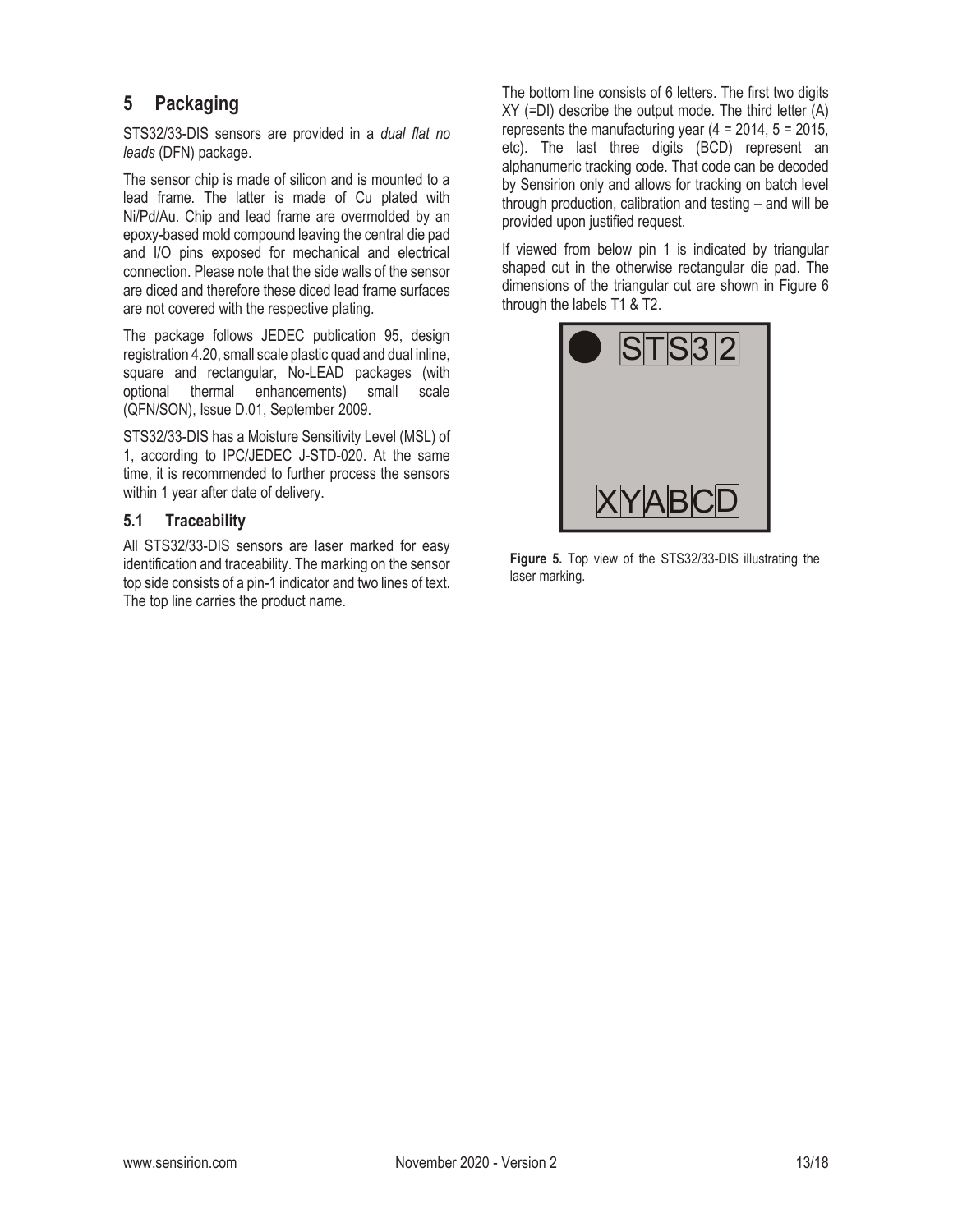#### **5.2 Package Outline**



**Figure 6.** Dimensional drawing of STS32/33-DIS sensor package

| Parameter          | Symbol         | Min                      | Nom.           | Max                      |    | Units Comments                  |
|--------------------|----------------|--------------------------|----------------|--------------------------|----|---------------------------------|
| Package height     | A              | 0.8                      | 0.9            |                          | mm |                                 |
| Leadframe height   | A <sub>3</sub> | $\overline{\phantom{0}}$ | 0.2            | $\overline{\phantom{a}}$ | mm |                                 |
| Pad width          | b              | 0.2                      | 0.25           | 0.3                      | mm |                                 |
| Package width      | D              | 2.4                      | 2.5            | 2.6                      | mm |                                 |
| Center pad length  | D <sub>2</sub> |                          | 1.1            | 1.2                      | mm |                                 |
| Package length     | Е              | 2.4                      | 2.5            | 2.6                      | mm |                                 |
| Center pad width   | E <sub>2</sub> | 1.7                      | 1.8            | 1.9                      | mm |                                 |
| Pad pitch          | e              | ٠                        | 0.5            | ۰.                       | mm |                                 |
| Pad length         |                | 0.25                     | 0.35           | 0.45                     | mm |                                 |
| Center pad marking | T1xT2          | $\overline{\phantom{a}}$ | $0.3x45^\circ$ | $\overline{\phantom{a}}$ | mm | indicates the position of pin 1 |

**Table 21.** Package outline.

#### **5.3 Land Pattern**

The land pattern (Figure 7) is understood to be the open metal areas on the PCB, onto which the DFN pads are soldered.

The solder mask is understood to be the insulating layer on top of the PCB covering the copper traces. It is recommended to design the solder pads as a Non-Solder Mask Defined (NSMD) type. For NSMD pads, the solder mask opening should provide a 60 μm to 75 μm design clearance between any copper pad and solder mask. As the pad pitch is only 0.5 mm we recommend to have one solder mask opening for all 4 I/O pads on one side.

For solder paste printing it is recommended to use a laser-cut, stainless steel stencil with electro-polished trapezoidal walls and with 0.1 or 0.125 mm stencil thickness. The length of the stencil apertures for the I/O pads should be the same as the PCB pads. However, the position of the stencil apertures should have an offset of 0.1 mm away from the center of the package. The die pad aperture should cover about 70 % – 90 % of the die pad area –thus it should have a size of about 0.9 mm x 1.6 mm.

For information on the soldering process and further recommendation on the assembly process please consult the Application Note SHTxx\_STSxx\_Assembly\_of\_SMD\_Packages , which can be found on the Sensirion webpage.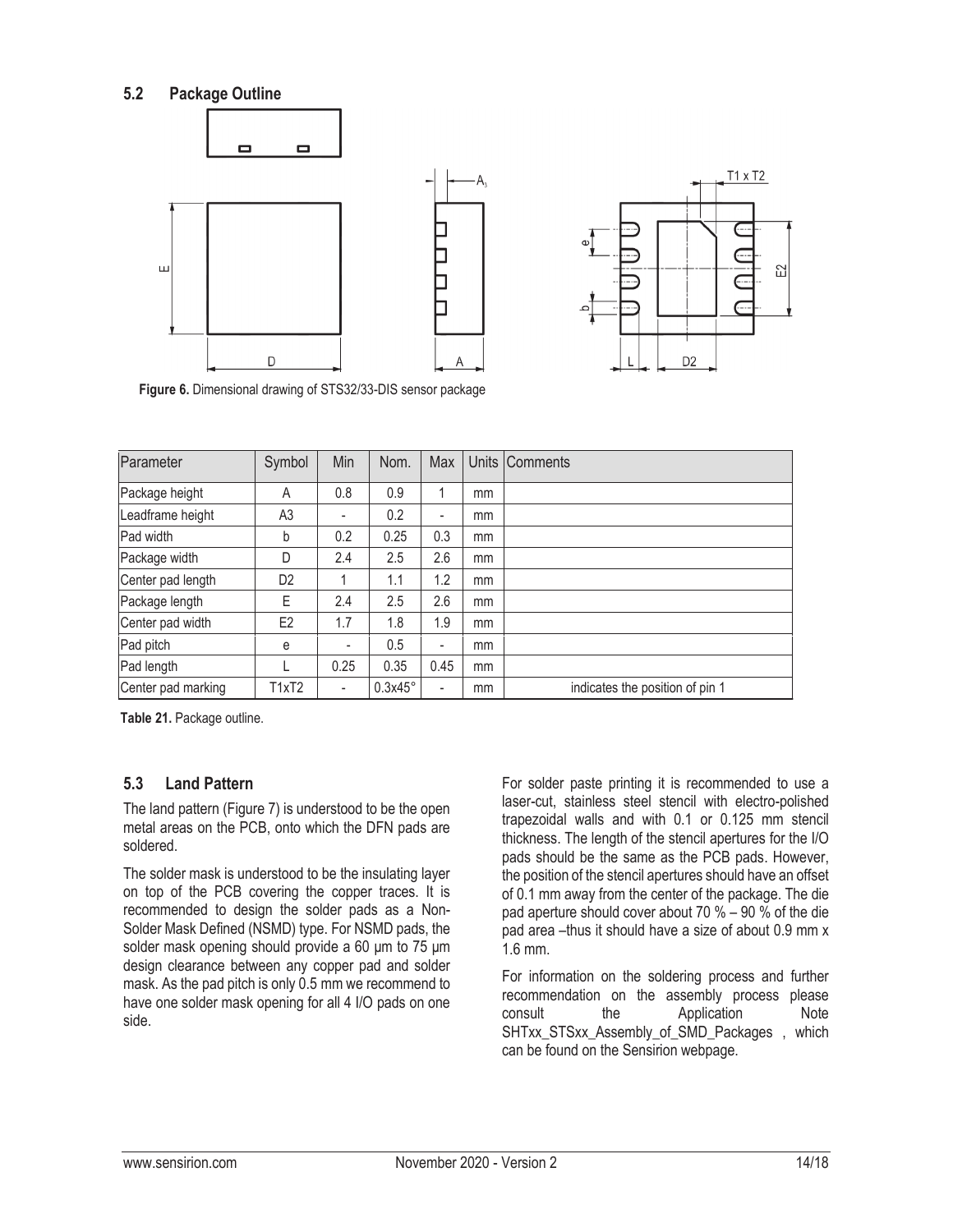Recommended Land Pattern **Recommended Stencil Aperture** Recommended Stencil Aperture



Figure 7. Recommended metal land pattern (left) and stencil apertures (right) for the STS32/33-DIS. The dashed lines represent the outer dimension of the DFN package. The PCB pads (left) and stencil apertures (right) are indicated through the shaded areas.



# **6 Shipping Package**

**Figure 8.** Technical drawing of the packaging tape with sensor orientation in tape. Header tape is to the right and trailer tape to the left on this drawing. Dimensions are given in millimeters.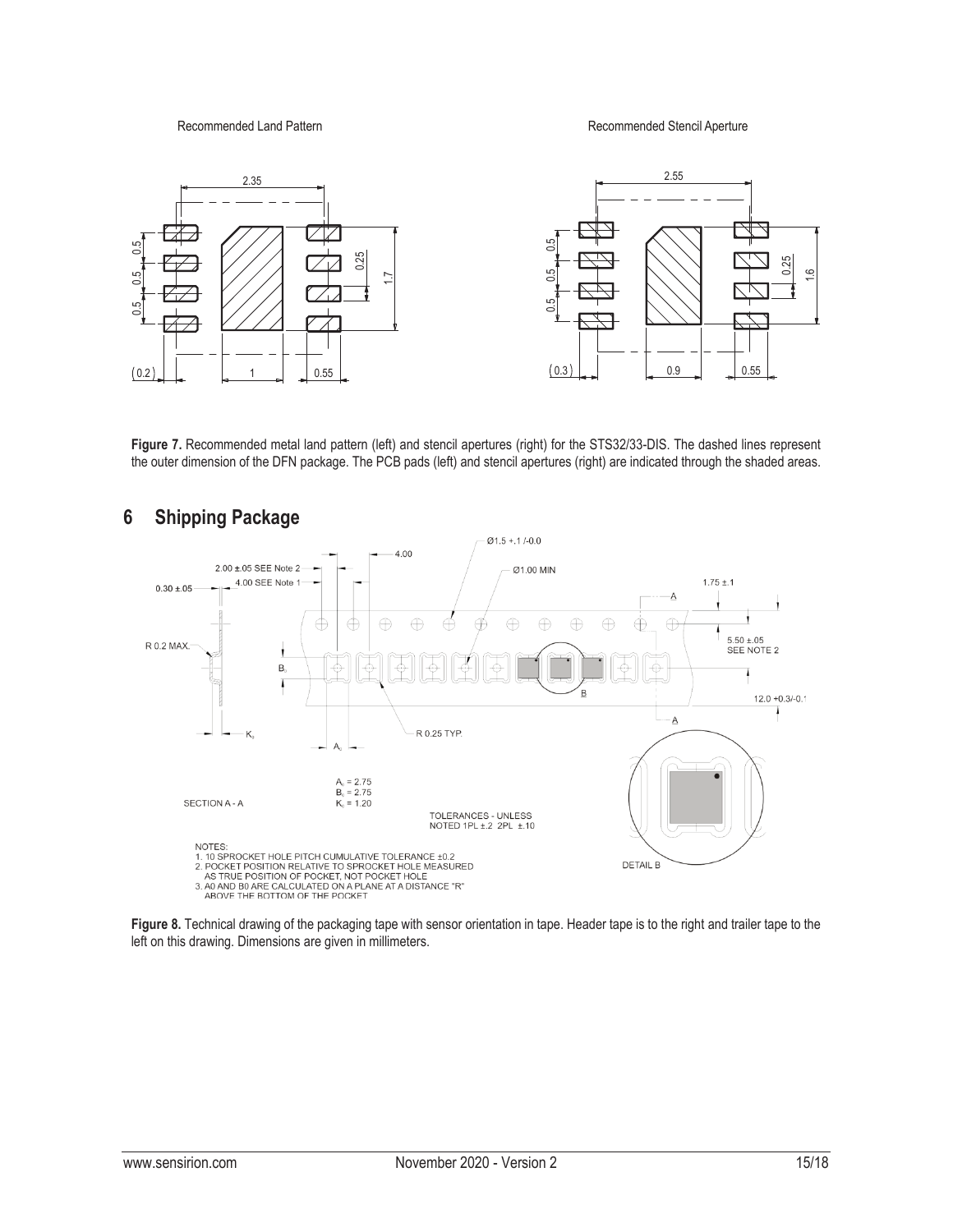## **7 Quality**

Qualification of the STS32/33-DIS is performed based on the JEDEC JESD47 qualification test method.

#### **7.1 Material Contents**

The device is fully RoHS and WEEE compliant, e.g. free of Pb, Cd, and Hg.

### **8 Ordering Information**

The STS32/33-DIS can be ordered in tape and reel packaging with different sizes, see Table 22. The reels are sealed into antistatic ESD bags. The document

"SHT3x\_STS3x shipping package" that shows the details about the shipping package is available upon request.

SENSIRION THE SENSOR COMPANY

| Name            | Quantity | <b>Order Number</b> |
|-----------------|----------|---------------------|
| STS32-DIS-2.5kS | 2500     | 3.000.382           |
| STS32-DIS-10kS  | 10000    | 3.000.383           |
| STS33-DIS-2.5kS | 2500     | 3.000.515           |
| STS33-DIS-10kS  | 10000    | 3.000.516           |

**Table 22.** STS32/33-DIS ordering options.

## **9 Further Information**

For more in-depth information on the STS32/33-DIS and its application please consult the following documents:

| Document Name                           | Description                                                                       | Source                                                                                                                    |
|-----------------------------------------|-----------------------------------------------------------------------------------|---------------------------------------------------------------------------------------------------------------------------|
| SHT3x_STS3x Shipping Package            | Information on Tape, Reel and shipping bags<br>(technical drawing and dimensions) | Available upon request                                                                                                    |
| SHTxx_STSxx Assembly of SMD<br>Packages | Assembly Guide (Soldering Instructions)                                           | Available for download at the Sensirion<br>temperature sensors download center:<br>www.sensirion.com/temperature-download |
| SHTxx STSxx Design Guide                | Design guidelines for designing STSxx<br>temperature sensors into applications    | Available for download at the Sensirion<br>temperature sensors download center:<br>www.sensirion.com/temperature-download |

**Table 23.** Documents containing further information relevant for the STS32/33-DIS.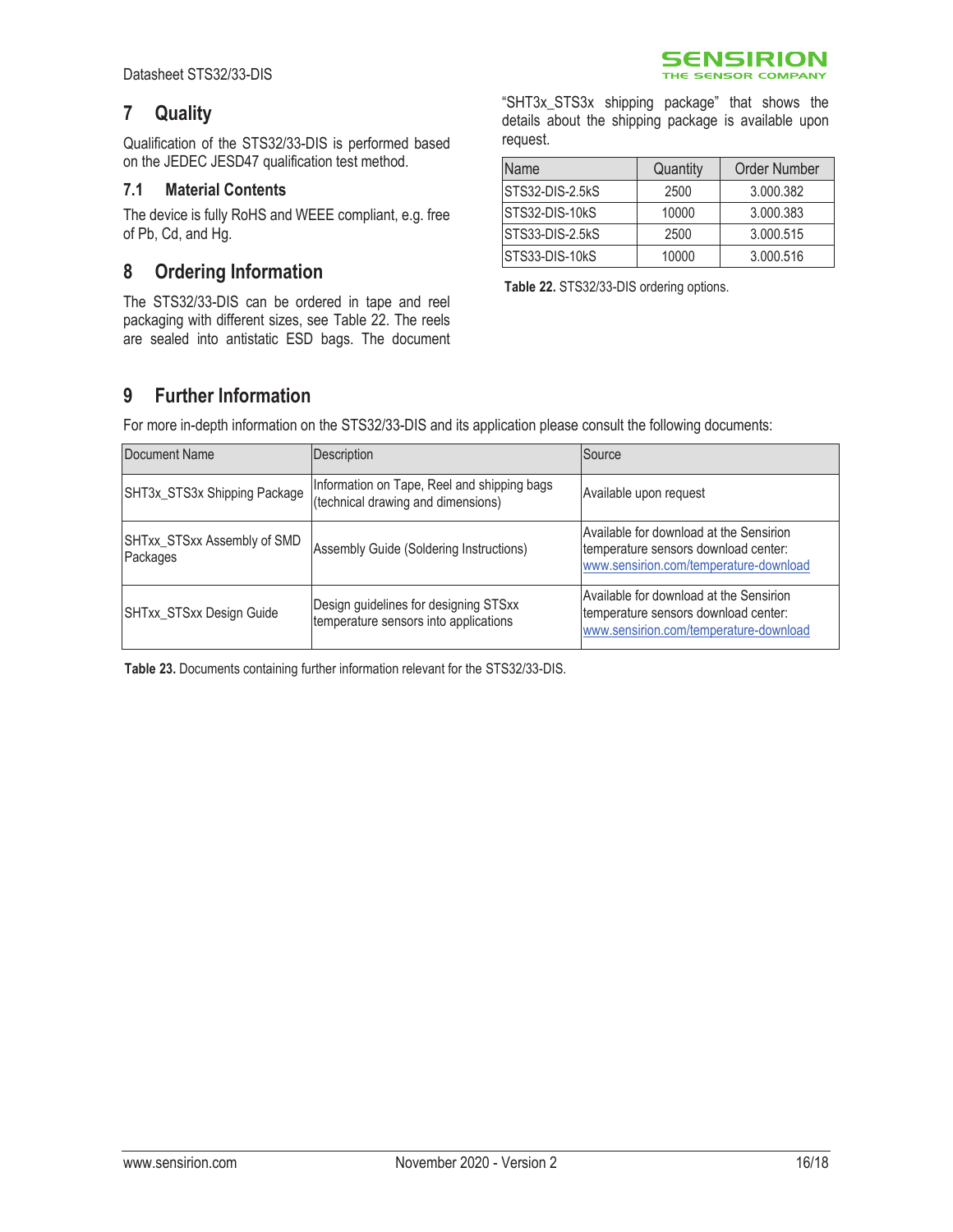# **Revision History**

| Date     | <b>Version</b> | Page(s)  | <b>Changes</b>          |
|----------|----------------|----------|-------------------------|
| October  |                |          | Initial release         |
| November |                | $2,$ all | Incorporation of STS33. |